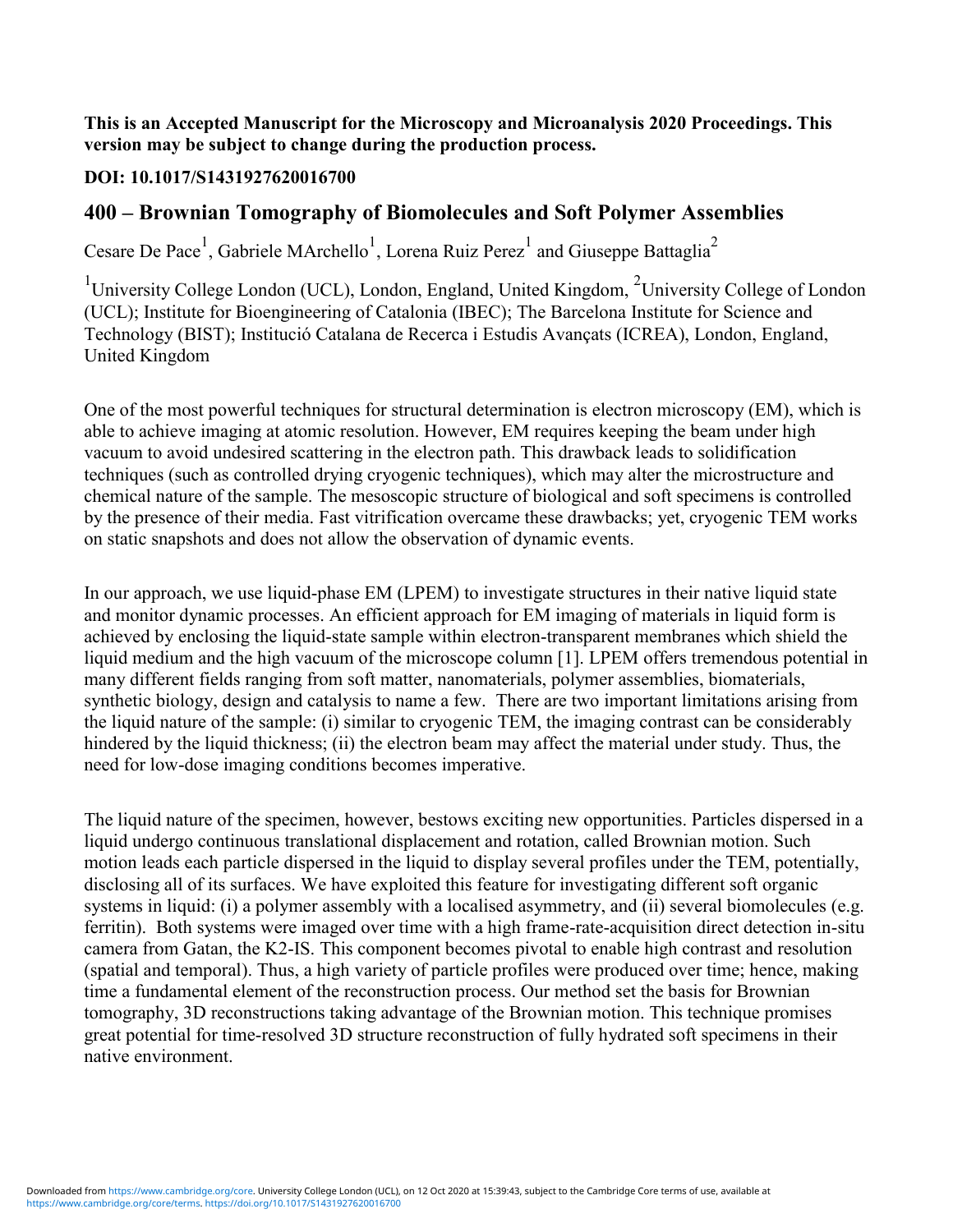

**Figure 1.** Schematic diagram showing the principle of Brownian tomography of ferritin. a) a single particle of ferritin being tracked across three consecutive frames and b) various profiles of the same ferritin particles with their associated angular orientations obtained from eight consecutive frames



**Figure 2.** Comparison between liquid TEM and x-ray reconstructed 3D density map (in blue) of ferritin and the ground truth (in orange). The density map of ferritin was while the 3D model was (a) 3D density map generated by Brownian tomography and the model downloaded from the protein database (PDB) file:3F32 and reconstructed from X-ray diffraction. The models are displayed both as top view and the equatorial section with the x-ray reconstructed structure shown as density map and ribbon cartoon to highlight the protein folding. (b) Halves of the reconstructed 3D map and model of ferritin displayed together highlighting the similarities between both structures. The size is comparable, and the pattern of the helixes in the ground truth continues in the noisy pattern of the reconstructed density map.